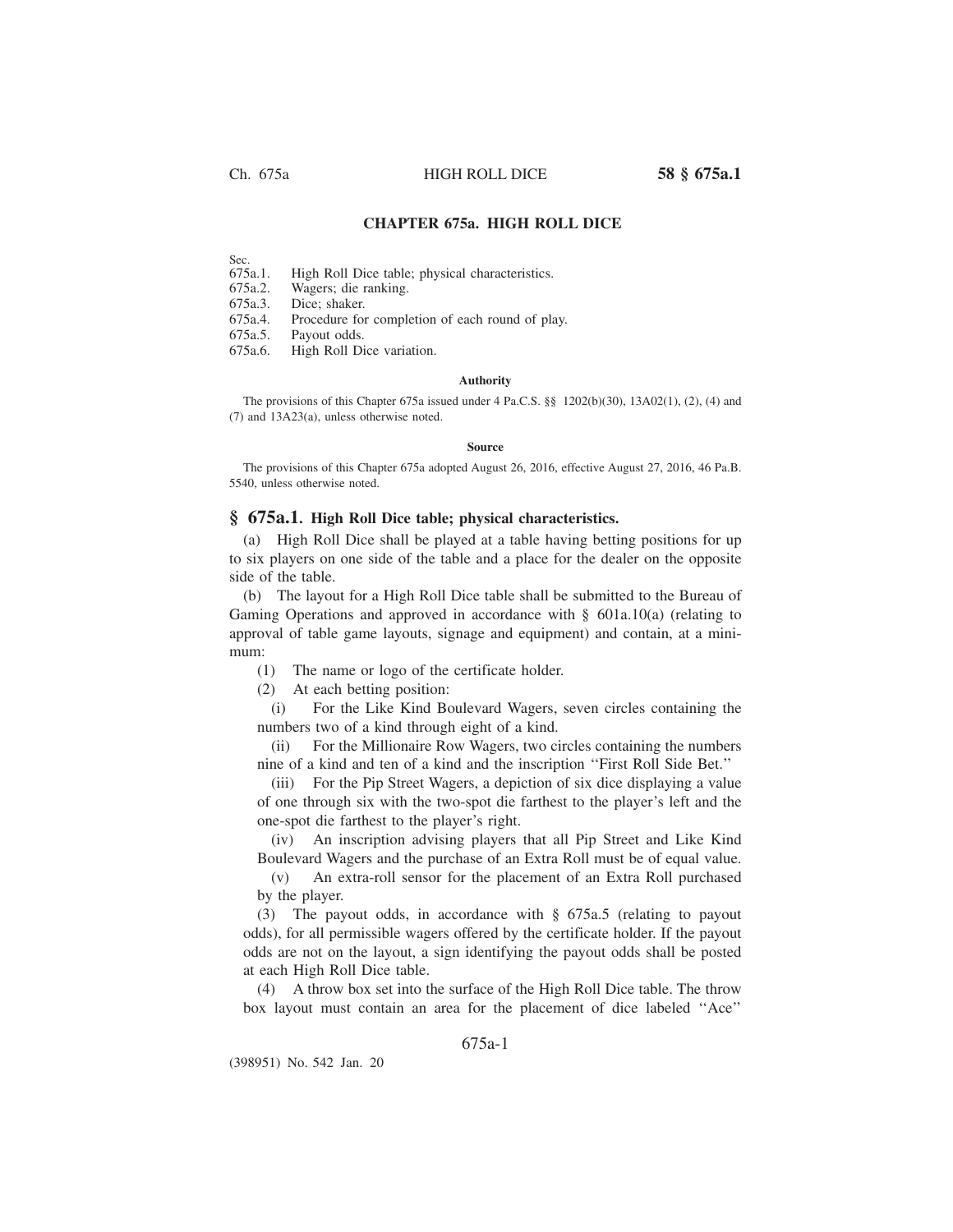through ''Six'' with the ''Ace'' box farthest to the left of the dealer and the ''Two'' box farthest to the right of the dealer.

(5) A throw box set into the surface of the High Roll Dice table. The throw box layout must contain an area for the placement of dice labeled ''Ace'' through ''Six'' with the ''Ace'' box farthest to the left of the dealer and the ''Two'' box farthest to the right of the dealer.

(c) The High Roll Dice table must have an electronic system for the placement of an Extra Roll purchased by the player. The electronic system must include:

(1) A wagering device at each betting position that acknowledges or accepts the placement of the Extra Roll purchased by the player.

(2) A device that controls or monitors the placement of an Extra Roll purchased at the gaming table, including a mechanism, such as a lock-out button, that prevents the recognition of an Extra Roll that a player attempts to purchase after the dealer has announced ''no more bets.''

(d) Each High Roll Dice table must have a drop box with a tip box attached on the same side of the gaming table as, but on opposite sides of, the dealer, as approved by the Bureau of Casino Compliance in accordance with  $\S$  601a.10(g).

## **Authority**

The provisions of this § 675a.1 amended under 4 Pa.C.S. §§ 1202(b)(30), 1322, 13A02(1) and (2), 13A27, 1602, 1604 and 1608.

## **Source**

The provisions of this § 675a.1 amended November 1, 2019, effective November 2, 2019, 49 Pa.B. 6676. Immediately preceding text appears at serial pages (383055) to (383056).

## **Cross References**

This section cited in 58 Pa. Code § 675a.6 (relating to High Roll Dice variation).

## **§ 675a.2. Wagers; die ranking.**

(a) All wagers and the purchase of an extra roll shall be made before the dice are shaken by the dealer.

(b) Wagers and the purchase of an extra roll shall be made by placing value chips or plaques on the appropriate areas of the layout. Verbal wagers and the purchase of an extra roll accompanied by cash may not be accepted.

(c) Only players who are seated at a High Roll Dice table may place a wager at the game. Once a player has placed a wager, that player shall remain seated until the completion of the round of play.

(d) For High Roll Dice, a die with a value of 1, or ace, is the highest in rank followed by a 6, 5, 4 and 3, with a 2 being the lowest value die.

(e) The following wagers are authorized in High Roll Dice:

(1) To participate in a round of play, each player shall place a Pip Street Wager on any or all of the depictions of six dice contained at the top of the

# 675a-2

(398952) No. 542 Jan. 20

*2020 Commonwealth of Pennsylvania*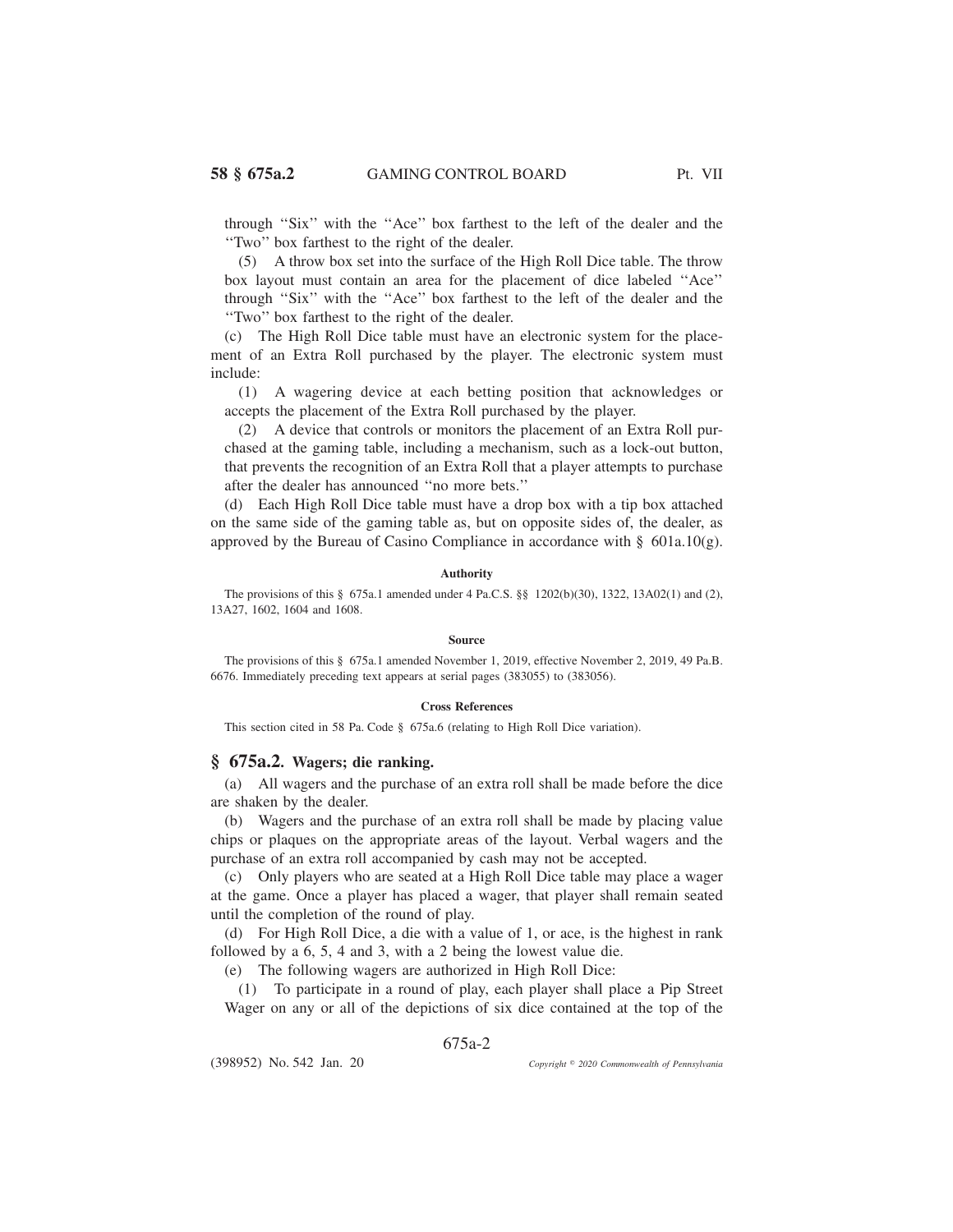player's wagering area. For purposes of the Pip Street Wager, the player is wagering on which die face will occur the greatest number of times in the first roll. For example, if a dealer throws:

(i) Three 6s and four 4s, the 4s occurred the most during the first roll.

(ii) Three 6s and three 1s, the 1s occurred the most as an ace has a higher value than a 6 for purposes of High Roll Dice.

(2) After placing a Pip Street Wager, a player may place a Like Kind Boulevard Wager equal to the player's Pip Street Wager on any or all of the numbered circles two through eight. For purposes of the Like Kind Wager, the player is wagering on how many of the most matching dice will be rolled on the first roll. For example, if a dealer throws:

(i) Three 6s and four 1s, the result would be four matching dice, or a four-of-a-kind.

(ii) Five 2s and three 1s, the result would be five matching dice, or a five-of-a-kind.

(3) If a player placed a Like Kind Boulevard Wager, the player may also purchase an extra roll by placing an amount equal to the player's Like Kind Boulevard Wager on the extra-roll sensor. The purchase of an Extra Roll will entitle the player to an additional throw of nonmatching dice. For example, if a dealer threw two 6s and four 1s on the first throw and two additional 1s on the second roll, there would be a total of six matching dice, or a six-of-a-kind.

(4) A player may place a Millionaire Row Wager on either or both of the numbered nine or ten circles. For purposes of the Millionaire Row Wager, the player is wagering that all nine or ten dice will match on the first roll. The Millionaire Row Wager may not be more than \$1.

### **Cross References**

This section cited in 58 Pa. Code § 675a.6 (relating to High Roll Dice variation).

# **§ 675a.3. Dice; shaker.**

(a) High Roll Dice shall be played with ten 19 mm dice. Dice used in the play of the game shall comply with  $\S$  603a.12(a)(2)—(10) and (d) (relating to dice; physical characteristics) and the receipt and inspection requirements in § 603a.13 (relating to dice; receipt, storage, inspection and removal from use).

(b) High Roll Dice shall be played with a dice shaker, approved in accordance with  $\S$  601a.10(a) (relating to approval of table game layouts, signage and equipment), which shall be used to shake the ten dice to arrive at the winning combinations. The dice shaker shall be designed and constructed to maintain the integrity of the game and must:

(1) Be capable of effectively shaking ten dice. Dice that have been placed in a dice shaker for use in gaming may not remain on a table for more than 24 hours.

# 675a-3

(398953) No. 542 Jan. 20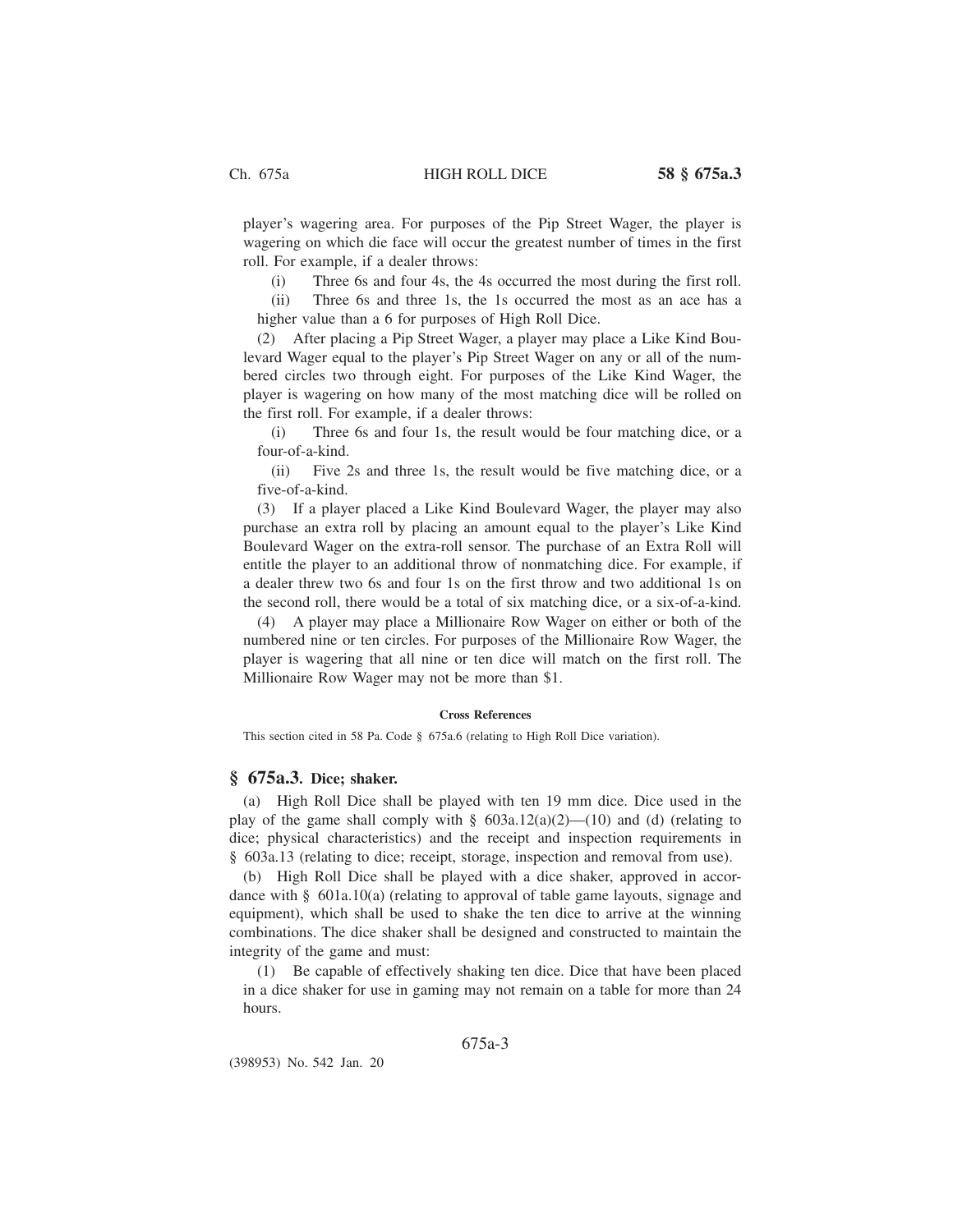(2) Have the name or logo of the certificate holder imprinted or impressed thereon.

(c) The dice shaker is the responsibility of the dealer and may not be left unattended while at the table.

(d) A shaker and ten dice shall be present at the High Roll Dice table for gaming.

## **Cross References**

This section cited in 58 Pa. Code § 675a.6 (relating to High Roll Dice variation).

# **§ 675a.4. Procedure for completion of each round of play.**

(a) After all players have placed their wagers, the dealer shall announce ''no more bets'' and if any player placed an Extra Roll Wager use the electronic device to prevent the placement of additional Extra Roll Wagers. If any Extra Roll Wagers have been made, the dealer shall collect the wagers and place them in the table inventory container.

(b) The dealer shall cover and shake the shaker containing the dice at least three times to cause a random mixture of the dice. The dealer shall then simultaneously throw the dice into the throw box. A roll of the dice shall be invalid if any of the dice go off the table or if one die comes to rest on top of the other.

(c) In the event any of the dice do not land flat on the table (for example, one edge of the die is resting cocked on a stack of chips), the side directly opposite the side that is resting on the chips or other object shall be considered uppermost or skyward. If more than one side of a die is resting on a stack of chips or other object, the roll shall be void and the dice shall be placed back in the throw cup, shaken and rethrown.

(d) When the dice come to rest from a valid throw, the dealer shall call out which die of the highest value occurs the most.

(e) After the first roll, the dealer shall announce to the players the matching dice of the highest value. After announcing the winning combination, the dealer shall move all matching dice of the highest value into the corresponding box on the throw box layout. For example, if there were four 5s, three 6s and two 1s and one 4, the dealer shall move the four 5s into the box on the throw layout labeled ''Five.'' To move the dice to the designated area on the throw box layout, the dealer shall leave the dice exposed and may not cover the dice or impede surveillance's ability to view the dice at any time the dice are on the throw box layout.

(f) The dealer shall then settle each player's first roll wagers as follows:

(1) The dealer shall collect the player's losing Pip Street Wagers and pay out all winning Pip Street Wagers in accordance with § 675a.5(a) (relating to payout odds). For example, if a player placed a Pip Street Wager on the 5 die and the 2 die and the dealer threw four 5s, three 6s and two 1s and one 4, the dealer shall collect the losing Pip Street Wager placed on the 2 die and pay out the winning Pip Street Wager placed on the 5 die.

675a-4

(398954) No. 542 Jan. 20

*2020 Commonwealth of Pennsylvania*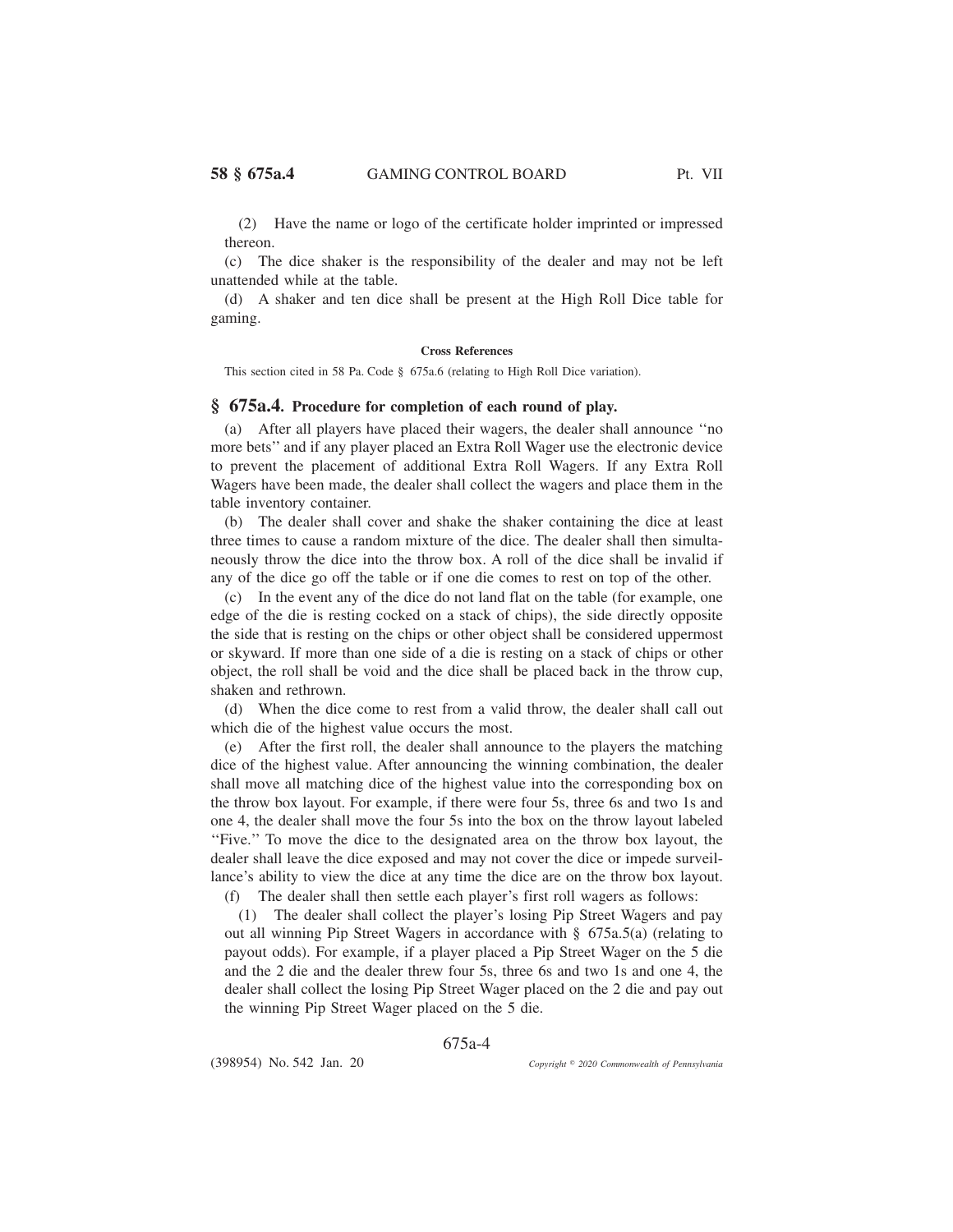(2) For the Like Kind Wager, if a player:

(i) Did not purchase an Extra Roll, the dealer shall collect the player's losing Like Kind Boulevard Wagers and pay out any Like Kind Boulevard Wagers in accordance with  $\S$  675a.5(b). For example, if the dealer threw four 5s, three 6s and two 1s and one 4, the dealer shall collect all Like Kind Wagers that were not placed on the four-of-a-kind circle and pay out any winning wagers that were placed on the four-of-a-kind circle.

(ii) Also purchased an Extra Roll, the dealer shall pay out any winning Like Kind Boulevard Wagers in accordance with § 675a.5(b) and collect a player's losing Like Kind Boulevard Wagers that have no possibility of winning with an extra roll. For example, if a player wagered on the three-of-akind, a four-of-a-kind and a five-of-a-kind and a four-of-a-kind was thrown on the first throw, the dealer shall pay the winning four-of-a-kind, collect the Like Kind Wager placed on the three-of-a-kind and leave the player's wager on the five-of-a-kind on the table layout until it is resolved in accordance with subsection (g).

(3) The dealer shall then settle the player's Millionaire Row Wagers by collecting any losing wagers and paying out any winning wagers in accordance with § 675a.5(c). For example, if nine matching dice were thrown on the first throw, the dealer shall collect all Millionaire Row Wagers that were not placed on the nine-of-a-kind and pay out any winning Millionaire Row Wagers that were placed on the nine-of-a-kind circle.

(g) If any player purchased an Extra Roll, the dealer shall then collect all dice except those of the highest value that were placed on a designated number on the throw box layout and place them in the shaker. For example, if the dealer threw three 6s, three 4s, two 2s and two 1s in the first throw, the three 6s would be placed on the ''Six'' in the throw box layout. The dealer would collect the three 4s, two 2s and the two 1s, place them in the shaker, shake and throw the remaining dice in accordance with subsections (b) and (c).

(h) When the dice come to rest from a valid throw, the dealer shall call out the number of additional dice that match the highest number of matched dice thrown in the first throw. For example, if after the first throw three 6s were placed on the ''Six'' in the throw box layout and on the second throw an additional two 6s were thrown, the extra roll would result in a total of a five-of-a-kind. The dealer shall collect any losing Like Kind Boulevard Wager and pay out any winning Like Kind Boulevard Wagers on the Extra Roll in accordance with § 675a.5(d), provided that if a player was paid out on a winning Like Kind Wager after the first roll, the player may not be paid out on the second roll for the same number. For example, if a player placed a winning Like Kind Wager on the four-of-a-kind and if no additional matching dice were thrown on the second roll, the player may not be paid out for the four-of-a-kind for the Extra Roll.

675a-5

(398955) No. 542 Jan. 20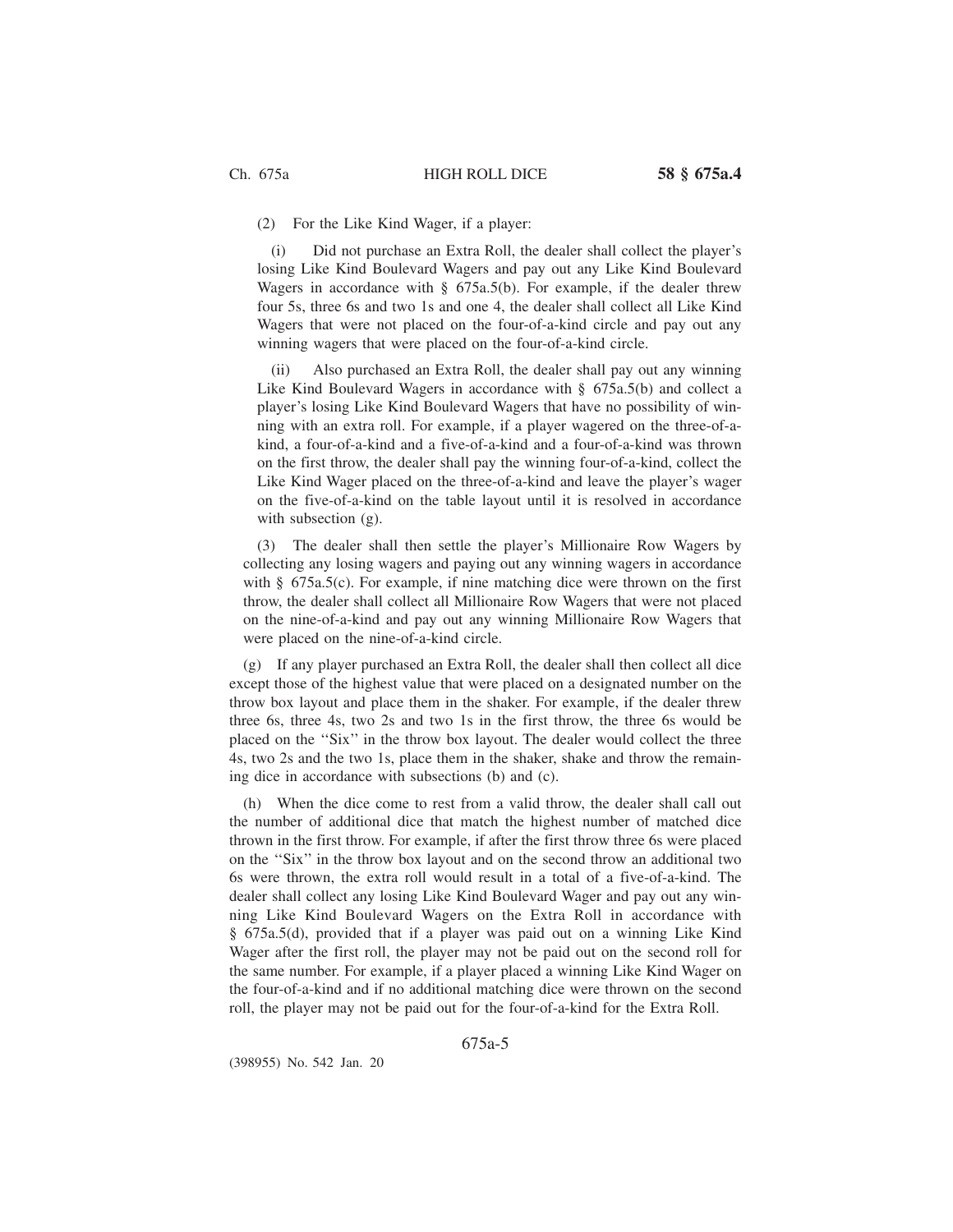## **Cross References**

This section cited in 58 Pa. Code § 675a.6 (relating to High Roll Dice variation).

# **§ 675a.5. Payout odds.**

(a) The certificate holder shall pay out winning Pip Street Wagers at the following odds:

| Die Value with Most Matches | Payout Odds |
|-----------------------------|-------------|
| Two                         | 6 to 1      |
| Three                       | 6 to 1      |
| Four                        | $5$ to 1    |
| Five                        | $4$ to 1    |
| <b>Six</b>                  | $4$ to 1    |
| One/ace                     | $3$ to 1    |
| $\sim$<br>$-1$              | $\cdots$    |

(b) The certificate holder shall pay out winning Like Kind Wager at the following odds:

*Payout Odds*

| Eight-of-a-kind | $5,000$ to 1        |
|-----------------|---------------------|
| Seven-of-a-kind | $400 \text{ to } 1$ |
| Six-of-a-kind   | 30 to 1             |
| Five-of-a-kind  | 4 to 1              |
| Four-of-a-kind  | 1 to 1              |
| Three-of-a-kind | 3 to 5              |
| Two-of-a-kind   | $12 \text{ to } 1$  |
|                 |                     |

(c) The certificate holder shall pay out winning Millionaire Row Wagers at the following odds:

*Payout*

|     | Ten-of-a-kind                                                           | \$1,000,000 |
|-----|-------------------------------------------------------------------------|-------------|
|     | Nine-of-a-kind                                                          | \$50,000    |
| (d) | The certificate holder shall pay out winning Like Kind Boulevard Wagers |             |

|                 | Payout Odds |
|-----------------|-------------|
| Eight-of-a-kind | $50$ to 1   |
| Seven-of-a-kind | 10 to 1     |
| Six-of-a-kind   | 4 to 1      |
| Five-of-a-kind  | 2 to 1      |
| Four-of-a-kind  | 1 to 1      |
| Three-of-a-kind | 6 to 1      |

675a-6

(398956) No. 542 Jan. 20

on the Extra Roll at the following odds:

*2020 Commonwealth of Pennsylvania*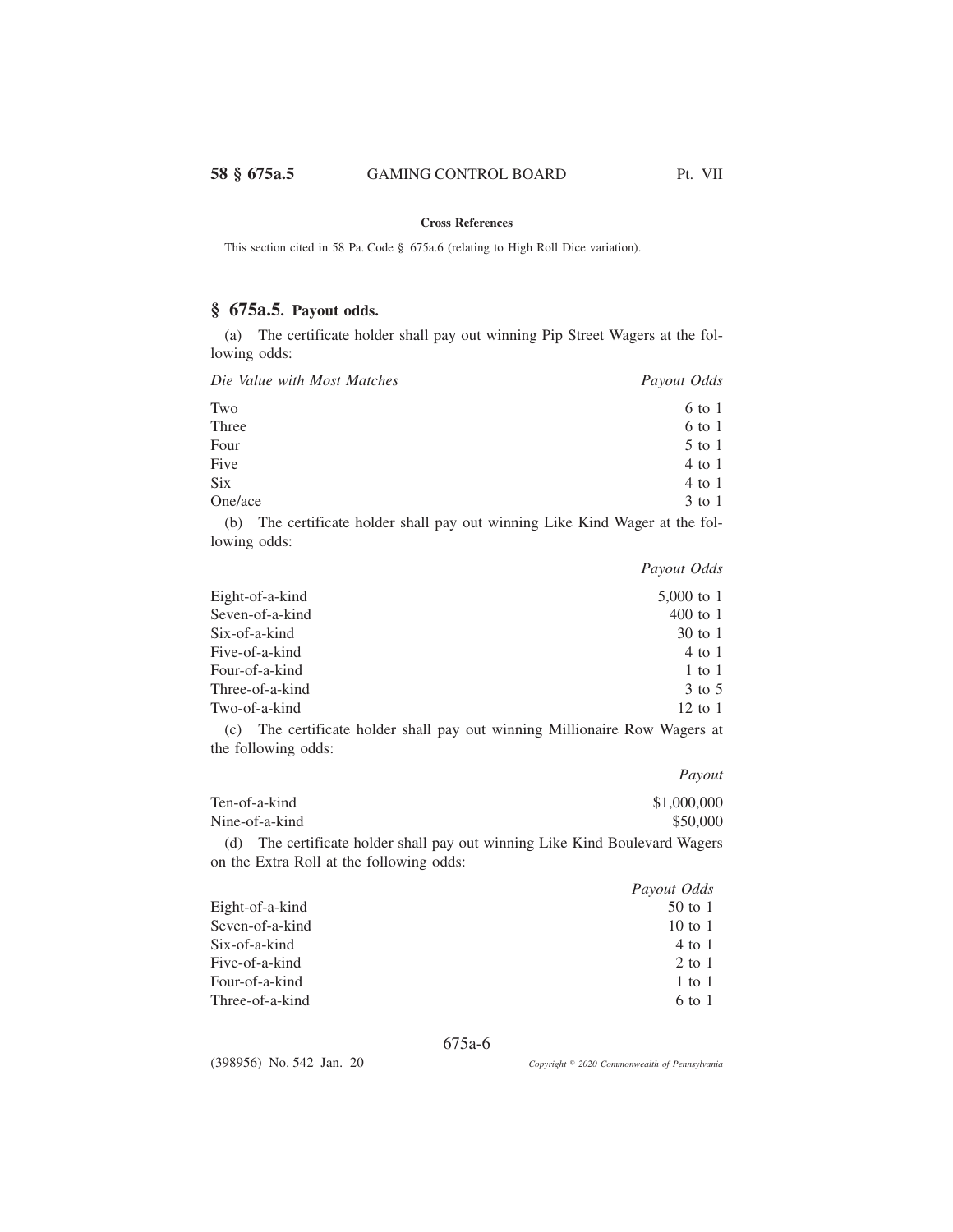## **Authority**

The provisions of this § 675a.5 amended under 4 Pa.C.S. §§ 1202(b)(30), 1322, 13A02(1) and (2), 13A27, 1602, 1604 and 1608.

#### **Source**

The provisions of this § 675a.5 amended November 1, 2019, effective November 2, 2019, 49 Pa.B. 6676. Immediately preceding text appears at serial pages (383059) to (383061).

#### **Cross References**

This section cited in 58 Pa. Code § 675a.1 (relating to High Roll Dice table; physical characteristics); and 58 Pa. Code § 675a.4 (relating to procedure for completion of each round of play).

## **§ 675a.6. High Roll Dice variation.**

(a) If selected in its Rules Submission, a certificate holder may offer a variation of High Roll Dice in which only six dice instead of ten dice are used in the play of the game.

(b) The High Roll Dice table must comply with the requirements in § 675a.1(a), (b) and (d) (relating to High Roll Dice table; physical characteristics) provided that each betting position on the layout contains:

(1) For Like Kind Boulevard Wagers, five circles with the numbers two of a kind through six of a kind and one circle for no matches.

(2) For Pip Street Wagers, a depiction of six dice displaying a value of one through six with the two-spot die farthest to the player's left and the one-spot die farthest to the player's right.

(3) An inscription advising players that all wagers must be of equal value. (c) The dice used in the play of the game must be ranked as provided in

§ 675a.2(d) (relating to wagers; die ranking).

(d) Wagers shall be made in accordance with  $\S$  675a.2(a)—(c) and (e)(1). Instead of the optional wagers in §  $675a.2(e)(2)$ —(4), after placing a Pip Street Wager, a player may place a Like Kind Boulevard Wager equal to the player's Pip Street Wager on any or all of the numbered circles two through six or the circle marked no match. For purposes of the Like Kind Wager, the player is wagering on how many of the most matching dice will be rolled on the first roll. For example, if a dealer throws:

(1) Two 6s and four 1s, the result would be four matching dice, or a fourof-a-kind.

(2) All numbers 1—6, the result would be a no match.

(e) High Roll Dice shall be played with six 19 mm dice. Dice used in the play of the game shall comply with  $\S$  603a.12(a)(2)—(10) and (d) (relating to dice; physical characteristics) and the receipt and inspection requirements in § 603a.13 (relating to dice; receipt, storage, inspection and removal from use).

(f) High Roll Dice shall be played with a dice shaker that complies with the requirements in § 675a.3(c) and (d) (relating to dice; shaker).

# 675a-7

(398957) No. 542 Jan. 20